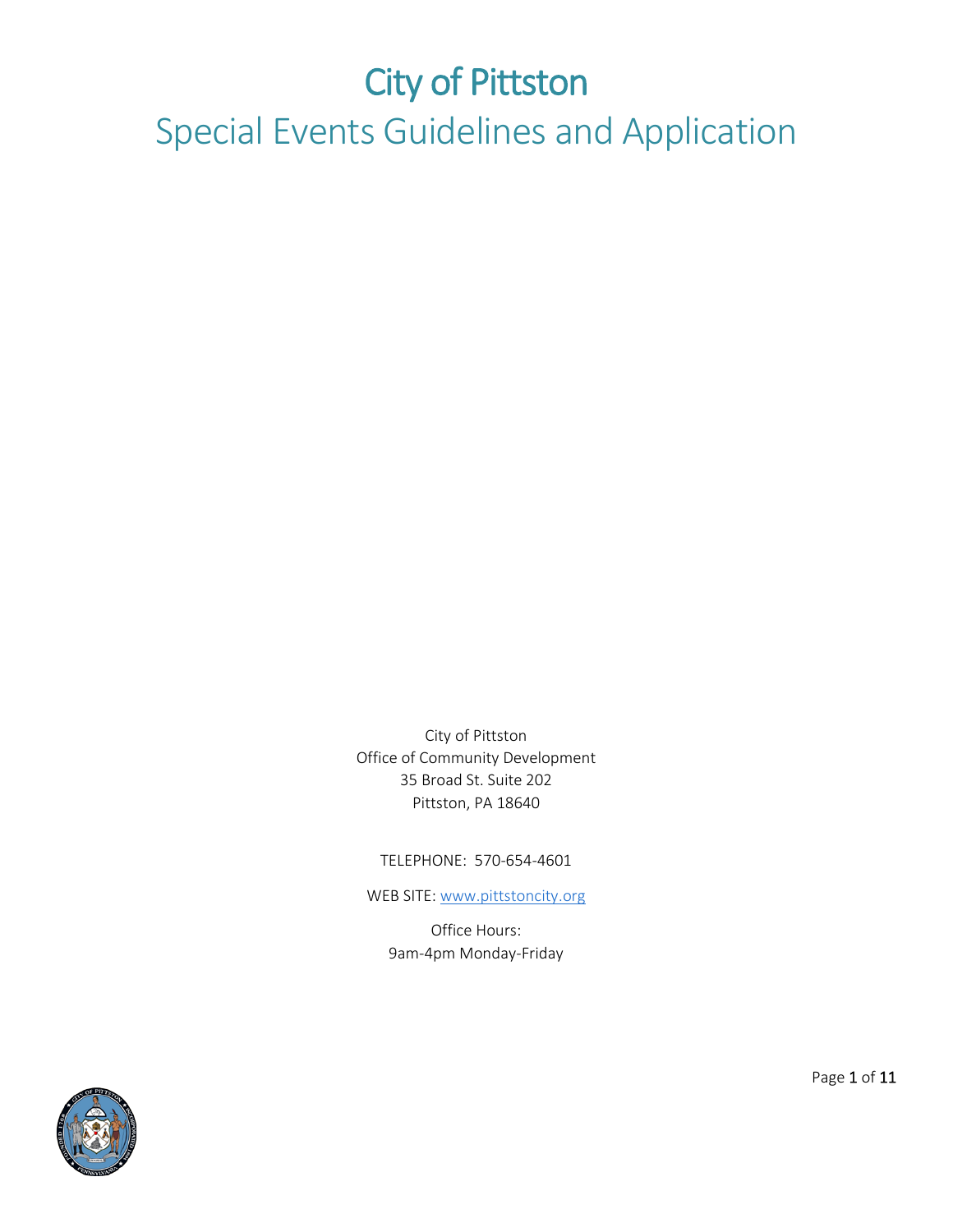# *Application Process*

The City of Pittston requires all special events have a Special Event Permit including City co-sponsored events. For events expecting over one-hundred (100) attendees or requiring road closures, applications must be received one hundred and twenty (120) days prior to the public promotion/advertisement or commencement of the event, whichever comes first. For events with less the one-hundred (100) attendees and not requiring the closure of roads, applications must be submitted (60) days prior to the public promotion/advertisement or commencement of the event, whichever comes first.

#### Steps:

1. Fill out the Special Event Permit Application and return to:

Mary Kuna City of Pittston Office of Community Development 35 Broad St., Suite 202, Pittston, PA 18640

2. Upon receipt of your application a staff member will contact you regarding completeness and if you plan on utilizing city property for your event, the appropriate rental application will be provided.

3. Review of your application will take place with the all affected departments.

4. A final decision will be communicated to you in writing within fifteen (15) days of receipt of the application by the Office of Community Development.

5. If accepted, you will be required to submit the \$50 Special Event Permit fee within 14 days of the approval. Failure to provide the fee will automatically deny the application.

#### \*City co-sponsored events are required to apply and pay the Special Event Permit fee.

6. All questions must be directed to the Office of Community Development.



Page 2 of 11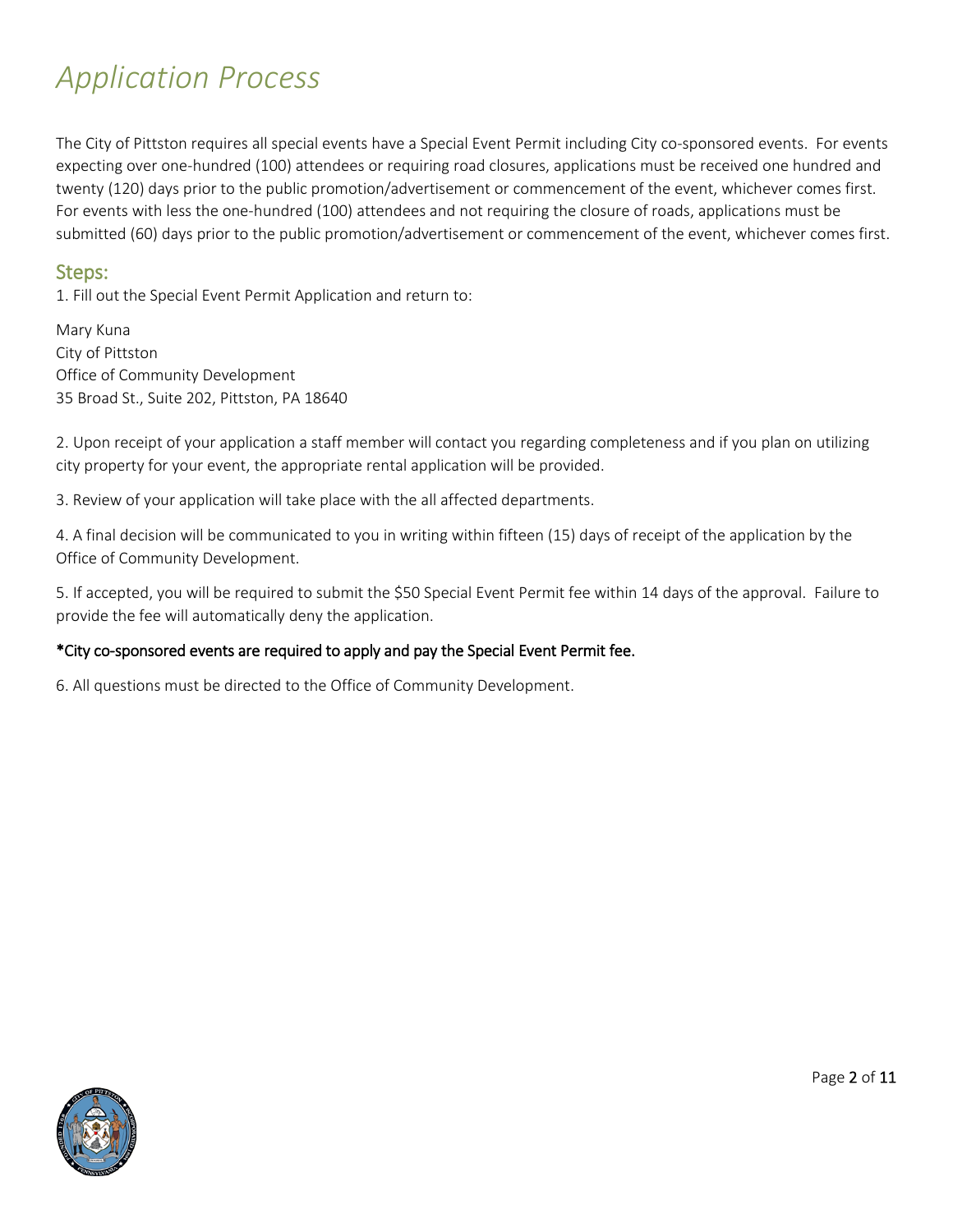# *Guidelines*

**Event Venues**<br>Events on City property require:

1. General liability insurance coverage in the amount of \$1,000,000 naming as "Additional Insured" the "City of Pittston, its officers, employees and agents" and any public entities impacted by your event. A copy of this policy must be received with the permit fee upon approval. If not received, the City has the right to revoke the approval and deny the application.

2. An appropriate facility rental form (if applicable):

- A. Parking Authority Parking Lots require a Parking Lot Rental Form
- B. City Parks require a Parks Policy and Reservation Form
- C. City Amphitheater Policy and Reservation Form

Marketing Your Event<br>It is suggested that you receive conditional approval before marketing your event. Submission of this application does not guarantee approval of a Special Event Permit from the City.

Proof of Business<br>If you are a non-profit entity, a copy of your organizational non-profit documents, such as IRS 501(c) tax exempt letter, must be attached to this application.

#### Event Safety

#### Police:

The level of police presence required for your event will be determined during the application process.

#### Fire/EMS:

The Pittston City Fire Department and Greater Pittston Regional Ambulance Association will determine the need and scope of emergency medical services (EMS) required for your event. If they determine the event poses a significant hazard, they will contact you to help remedy the situation prior to the event.

Vendors/Food/Food Preparation<br>It is the responsibility of the event organizer to ensure all vendors have the appropriate health permits and business licenses necessary to operate. If the event organizer failures to do so and the City becomes aware of the issue, the event will not be permitted to continue.

Alcohol<br>You must obtain a permit from the Pennsylvania Liquor Control Board if you will be serving or selling alcohol at a public event. If your event will include alcohol, liquor liability coverage must be included on your Certificate of Insurance. Alcohol is not permitted in City parks.



Page 3 of 11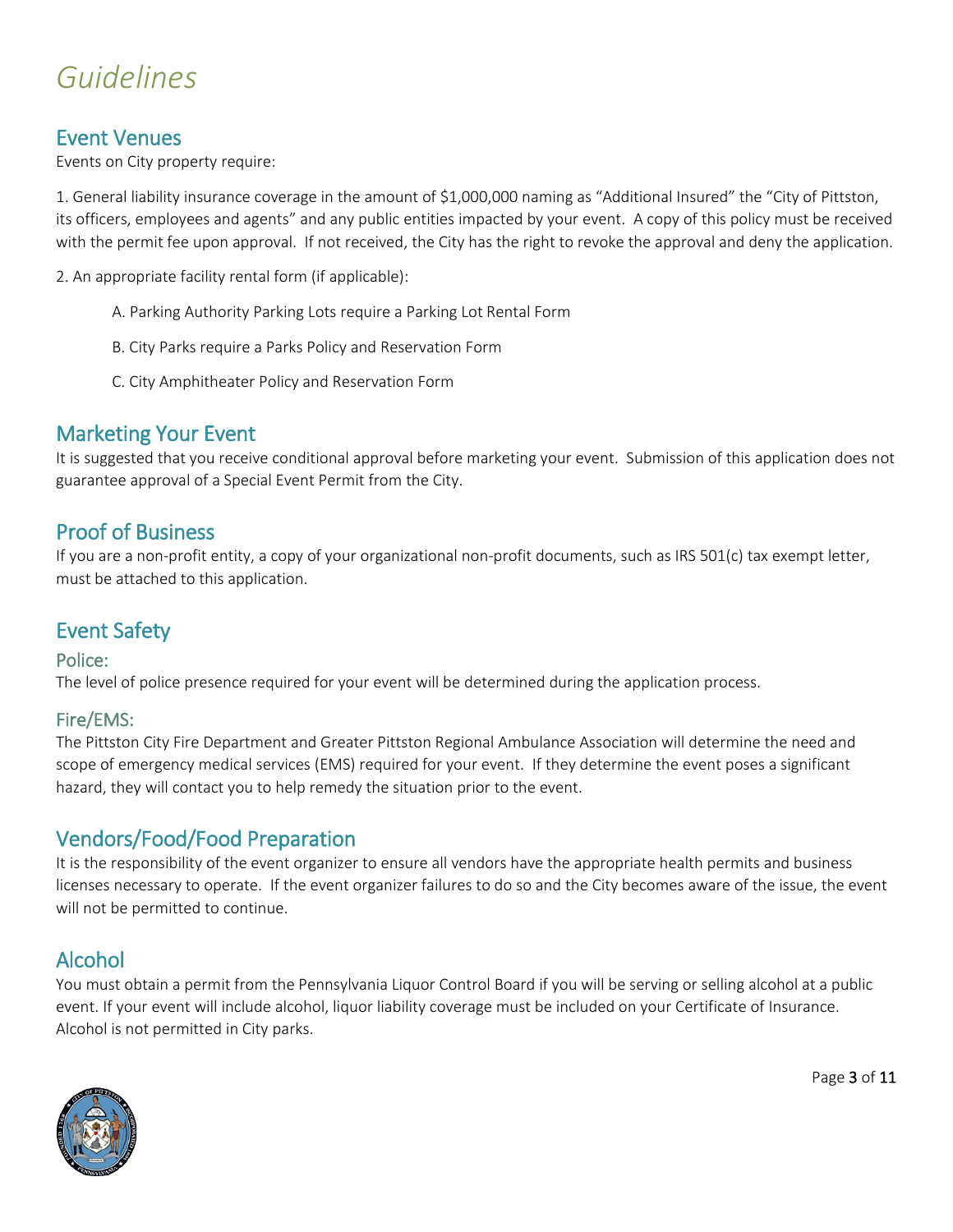# **Electricity**

In cases where an event requires use electricity provided at one of the City or its subsidiaries facilities, a \$50 per day charge will be incurred.

### Restroom Facilities

You are required to provide portable restroom facilities during your event, unless your event is held within or adjacent to a property which provides adequate restroom facilities and has given permission for your organization to utilize them. The number of portable restrooms required for your event will be determined during your application review.

### **Tents**

It is not the responsibility of the City to provide tents to special events. Staking a tent into the ground of any City owned facility is strictly prohibited. Free standing tents should be secured with a temporary anchoring device only. In cases of City co-sponsored events, the City may opt to provide tents as part of their co-sponsorship.

## Clean/Up Trash

The event organizer and volunteers are responsible for the proper disposal of all waste and garbage throughout the term and immediate conclusion of the event. You are responsible for returning the event area to a clean condition. Should you fail to perform adequate cleanup or damage City property due to your event, you will be billed the costs of recovery plus overhead for cleanup and repair. Such failure will result in denial of future Special Event Permit approval.

The City offers garbage barrel set up of up to 18 barrels and trash removal of up to 60 bags for \$180.

## Band Shell/Mobile Stage

If you require use of the Band Shell/Mobile Stage, you must note so in the application. You will be given a separate agreement for the Band Shell/Mobile Stage. There is a \$300 deposit required and the Band Shell/Mobile Stage must be listed under your insurance policy. The first day rental fee is \$250 with a \$180 additional delivery charge and \$150 set up charge. Please review the band shell/mobile stage rental policy for clarification.

## Location Site Map

Please submit a map of your event layout and location along with details about banner placements, pennants, flags, signs, streamers or similar items.

If you are considering holding a race or walk, please note the beginning and end locations.

### Street Closures

If your event requires street closure, the City will evaluate the necessary temporary barricades and no parking signs needed for the event.

## Parades and Runs

Parades and runs require planning and department coordination. Additional staff are required on site to close roads and manage traffic. For all parades and runs that are part of a special event, the City requires a \$2,200 fee in addition to the application fee and any other supplemental fees. The parade and run fee will not be waived for any City co-sponsored



Page 4 of 11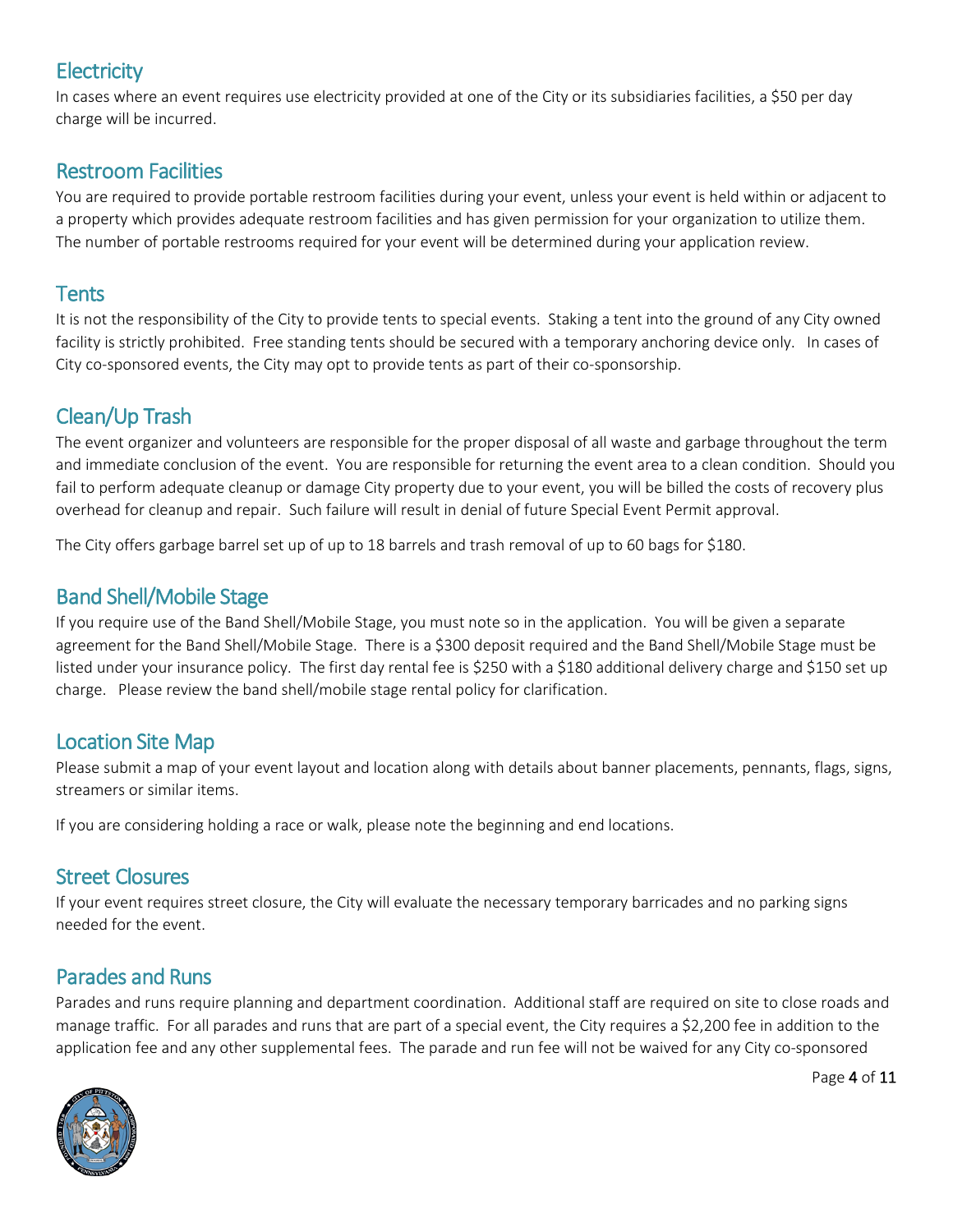events. It may be waived for parades and runs that do not close entire thoroughfares as part of a larger City co-sponsored event.

## Banner Set Up and Removal

The City recognizes the importance of banners for events and will work to coordinate the display of a banner over Main Street. The City is not responsible for creation of the banner or any damage that may occur while the banner is being displayed. To set up and remove the banner, the City will charge a flat rate of \$130 regardless of the length of event.



Page 5 of 11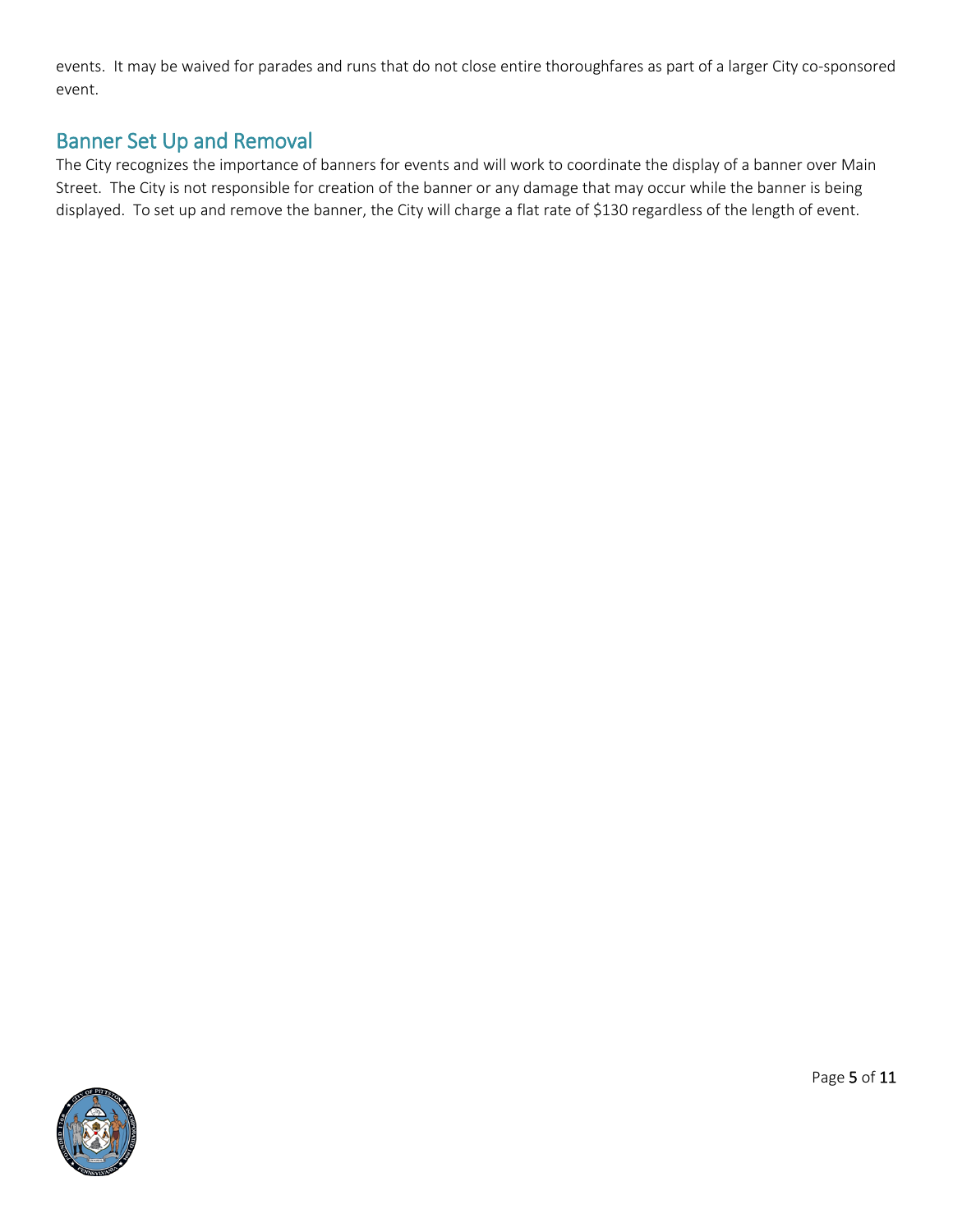# EVENT FEE SUMMARY

Required Permit Fee for All Events (Due Prior to Event Approval)

Special Event Permit: \$50 Please make check must be made payable to the City of Pittston.

#### Supplemental Fees (To Be Billed After Event)

#### Event Type Fees

Parade/Run Fee: \$2,200

#### Facility Rental Fees

#### Parking Lots

Robert Conroy A (Lower Tomato Festival Lot)- \$150 per day Robert Conroy B (Upper Tomato Festival Lot)- \$200 per day Both Robert Conroy A & B Lots- \$325 per day John Middleton Lot (Behind YMCA)- \$200 per day

Parks and Amphitheater

There are no required rental fees for the use of City Parks or the Amphitheater, but any damages will be billed to the event manager/organization following the event.

#### City Services and Materials

Garbage Barrel (18 barrels) and Removal Fee (up to 60 bags): \$180

Band Shell/Mobile Stage: \$300 deposit, \$250 first day rental fee, \$180 delivery charge, \$150 set up, additional charges may apply

Banner Set Up and Removal (Main Street): \$130

Barricade Set Up and Removal: \$30 per barricade

Electricity Use: \$50 per day

#### **Damages**

The City reserves the right to charge organizers for the cost of damages incurred due to events and any additional clean up needed to return City property to prior condition.



Page 6 of 11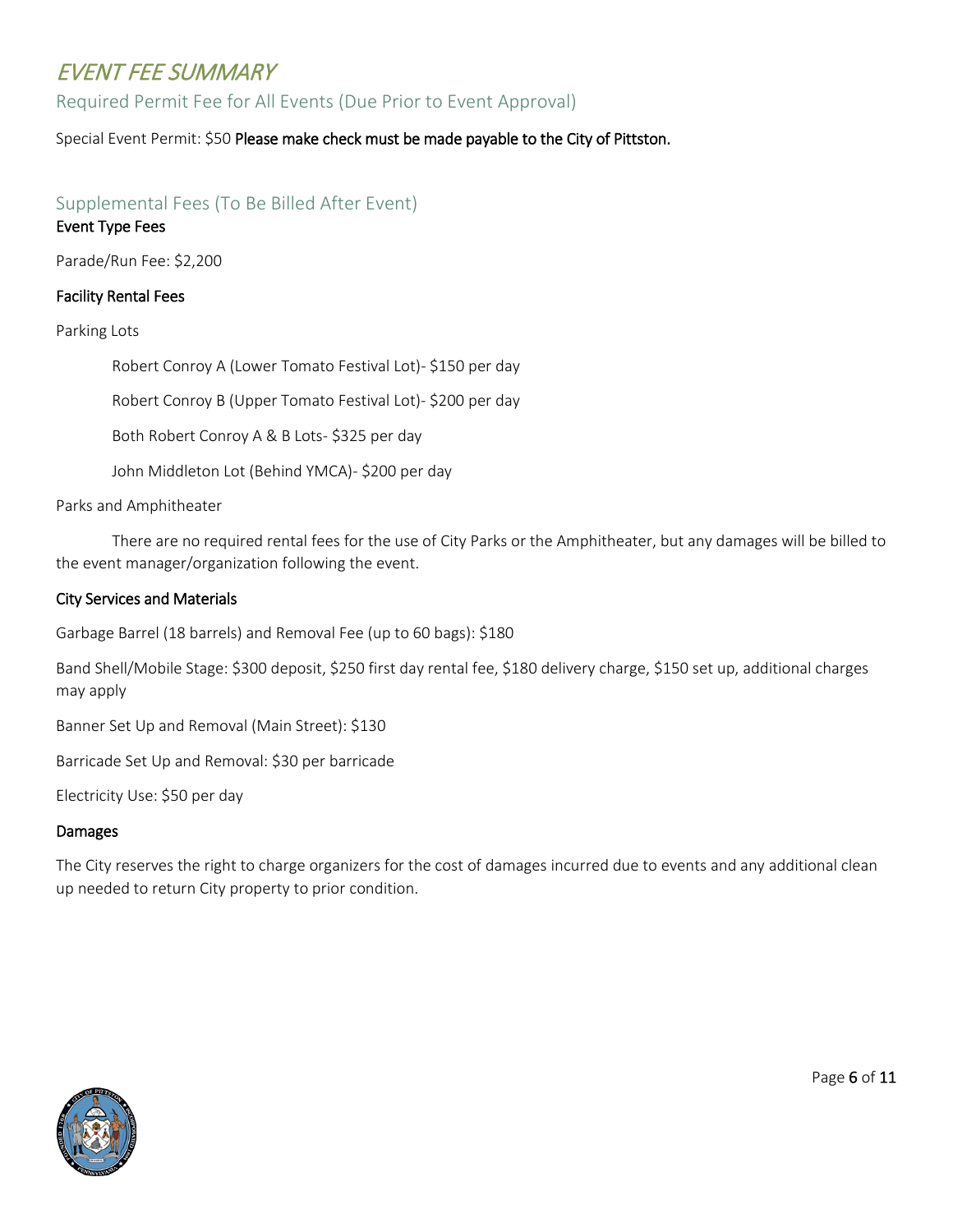# **City of Pittston Special Events Application**

| Event Name:<br><u> 1980 - Johann Barn, mars an deutscher Stadt und der Stadt und der Stadt und der Stadt und der Stadt und der S</u>                                                                                          |  |
|-------------------------------------------------------------------------------------------------------------------------------------------------------------------------------------------------------------------------------|--|
|                                                                                                                                                                                                                               |  |
| Event State and End Time(s): Notified that the state of the state of the state of the state of the state of the state of the state of the state of the state of the state of the state of the state of the state of the state |  |
| Event Location(s): Event Location(s):                                                                                                                                                                                         |  |

# **Applicant Name/Organization**

| Is your organization a non-profit? $\Box$ $\Box$ Yes (Please attach documentation of non-profit status.) | No |
|----------------------------------------------------------------------------------------------------------|----|
| <b>Public Contact</b> (someone that the public can contact with questions or concerns about the event)   |    |
|                                                                                                          |    |
|                                                                                                          |    |
|                                                                                                          |    |

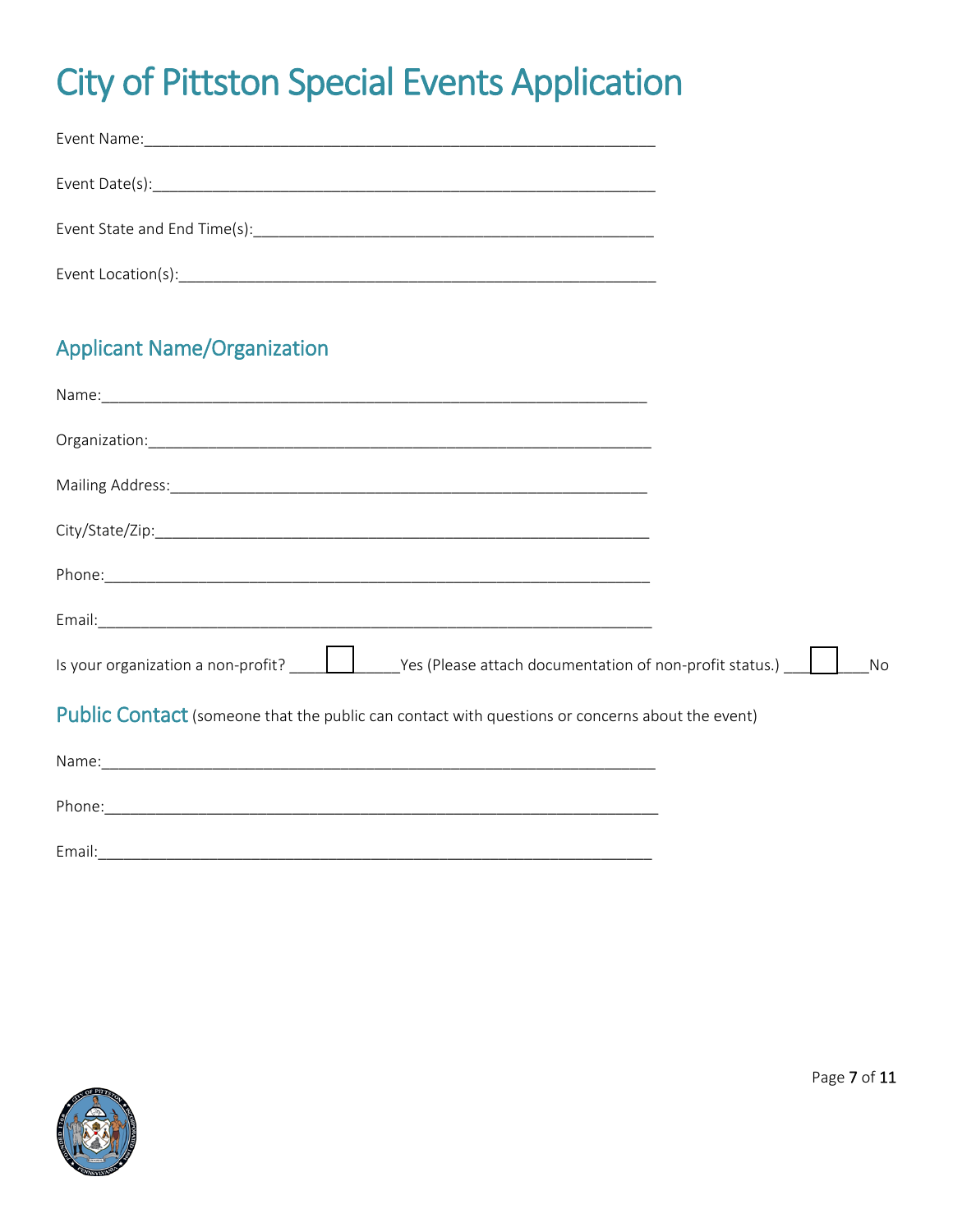# **Brief Event Description**

### Schedule

|                                   | $1ST$ DAY | $2^{ND}$ DAY | 3RD DAY | 4TH DAY | 5 <sup>TH</sup> DAY |
|-----------------------------------|-----------|--------------|---------|---------|---------------------|
| DAY OF THE<br><b>WEEK</b>         |           |              |         |         |                     |
| <b>DATE</b>                       |           |              |         |         |                     |
| <b>SET-UP TIME</b>                |           |              |         |         |                     |
| <b>EVENT START</b><br><b>TIME</b> |           |              |         |         |                     |
| <b>EVENT END TIME</b>             |           |              |         |         |                     |
| <b>CLEAN UP TIME</b>              |           |              |         |         |                     |



Page 8 of 11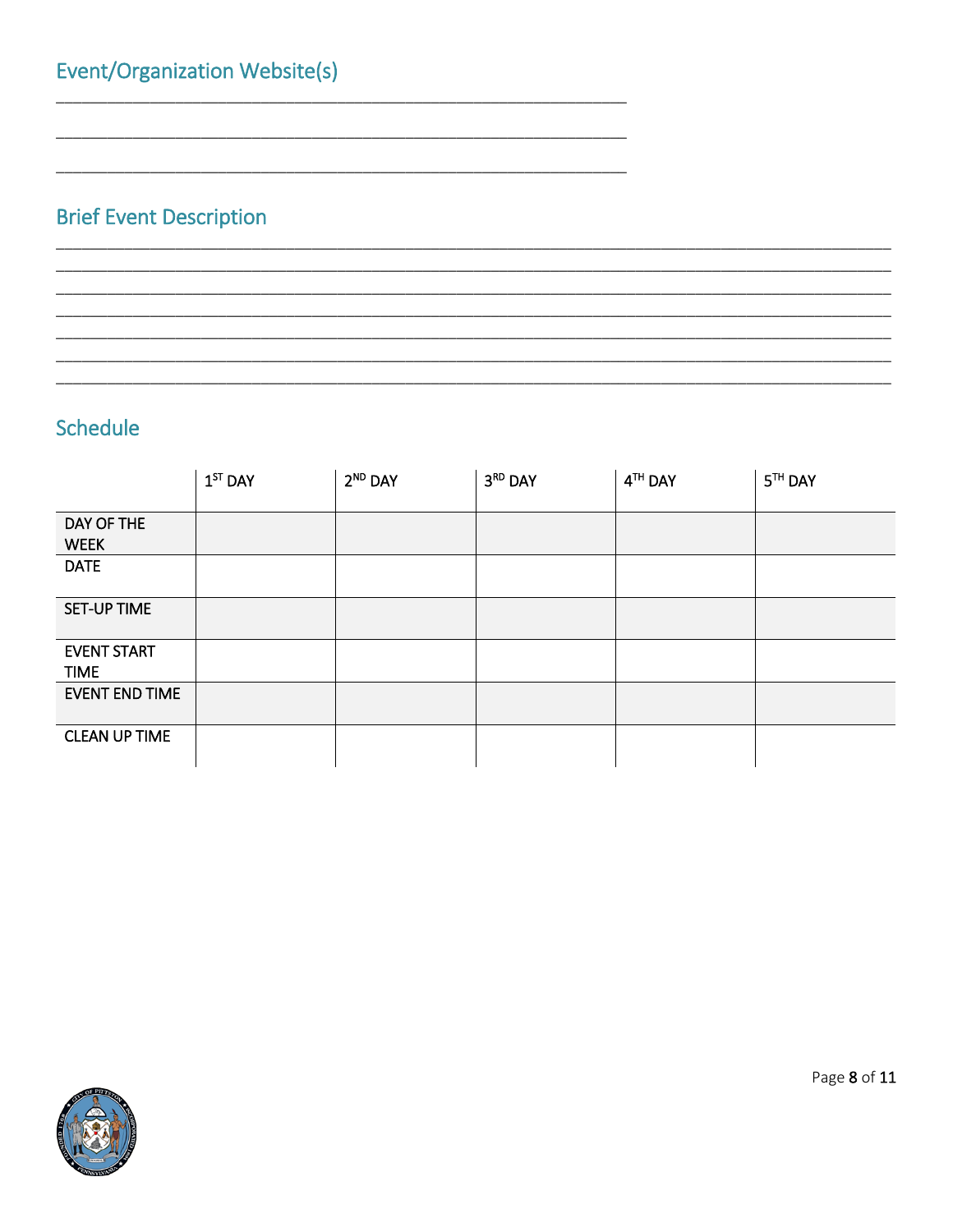# Event Attendance Anticipated Attendance:\_\_\_\_\_\_\_\_\_\_\_\_\_\_\_\_\_\_\_\_

Number of staff/volunteers:\_\_\_\_\_\_\_\_\_\_\_\_\_\_\_\_\_

# Parade/Walk/Run

| YES (Check all that apply)<br>Will any of the following be part of your event?<br><b>NO</b>                                    |  |
|--------------------------------------------------------------------------------------------------------------------------------|--|
| Run<br>Walk<br>Parade                                                                                                          |  |
|                                                                                                                                |  |
| Starting Location:_______________                                                                                              |  |
| Starting Time:_________________                                                                                                |  |
| Ending Location:________________                                                                                               |  |
| Ending Time: Ending Time:                                                                                                      |  |
| Please attach a route map of the walk, run, and/or parade.                                                                     |  |
|                                                                                                                                |  |
| <b>Band Shell/Mobile Stage</b>                                                                                                 |  |
| Do you require to use the Band Shell/Mobile Stage?<br>YES (Please see attached Band Shell/Mobile Stage agreement)<br><b>NO</b> |  |
|                                                                                                                                |  |
| <b>Tents/Clean Up/Restrooms</b>                                                                                                |  |
| Will your event have tents?<br>Yes<br>_If yes, how many?<br>No                                                                 |  |
| Do you need to rent tents from the City?<br>Yes<br>If yes, how many?<br>No                                                     |  |
| Are you using a private company for tent rentals and set up?<br>If yes, how many?<br>No<br>Yes                                 |  |



Page 9 of 11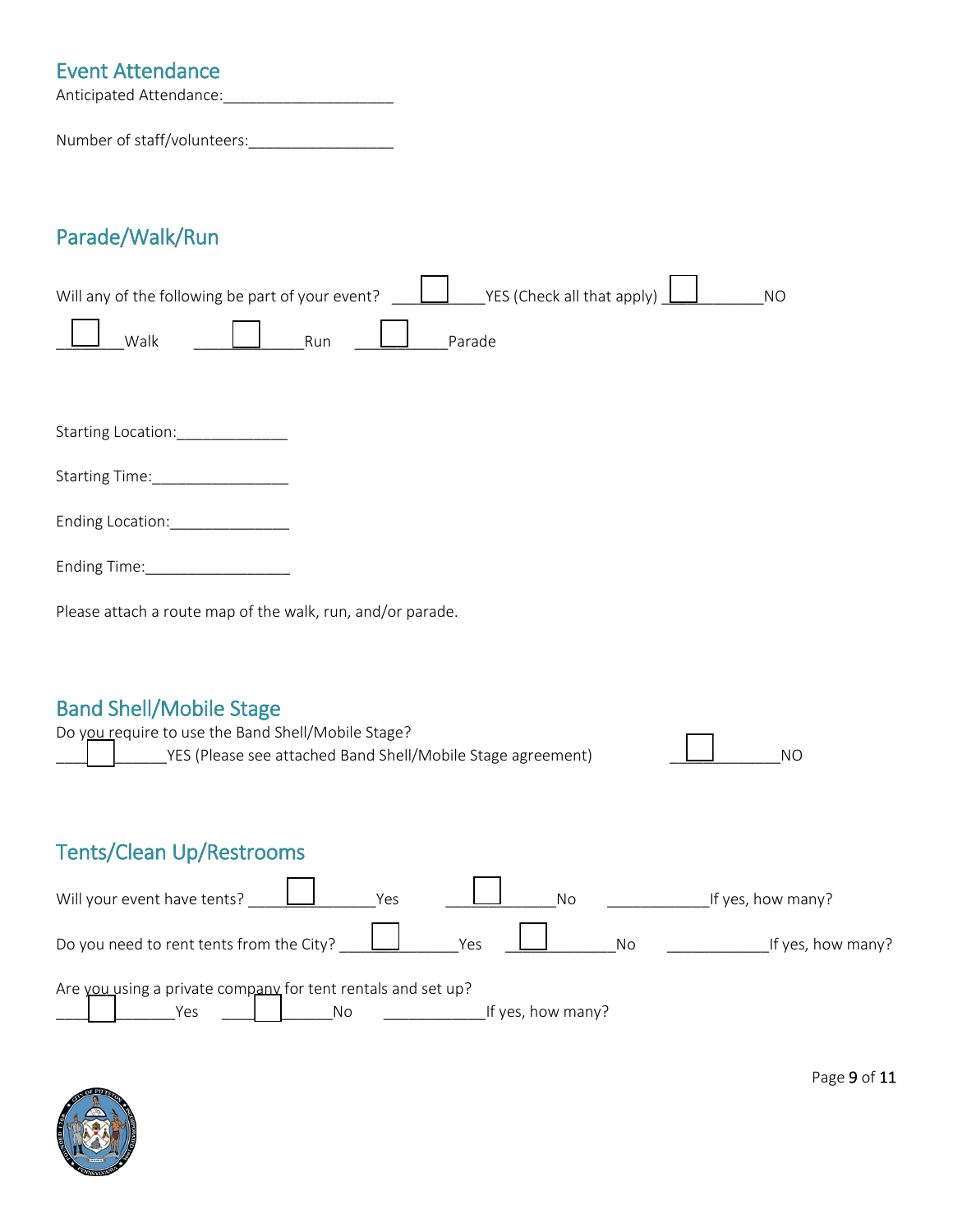How do you plan to handle trash collection and clean up?

Volunteers\_\_\_\_\_\_\_\_\_\_\_\_\_\_\_\_\_\_\_ Paid Private Service (please provide company name) \_\_\_\_\_\_\_\_\_\_\_\_\_\_\_\_\_\_

Contract with the City\_\_\_\_\_\_\_\_\_\_\_\_\_\_\_\_\_\_\_

### Location

Please check all the City owned location(s) that will be used for the event (if applicable). Additional fees, applications and policies will be provided for specific facilities.

| Robert Conroy A (Lower Tomato Festival Lot) | Jefferson Park  |  |
|---------------------------------------------|-----------------|--|
| Robert Conroy B (Upper Tomato Festival Lot) | Sullivan Park   |  |
| John Middleton Lot (Behind YMCA)            | Riverfront Park |  |
| Albert West Park                            | Amphitheater    |  |
| James Clark Park                            |                 |  |



Page 10 of 11